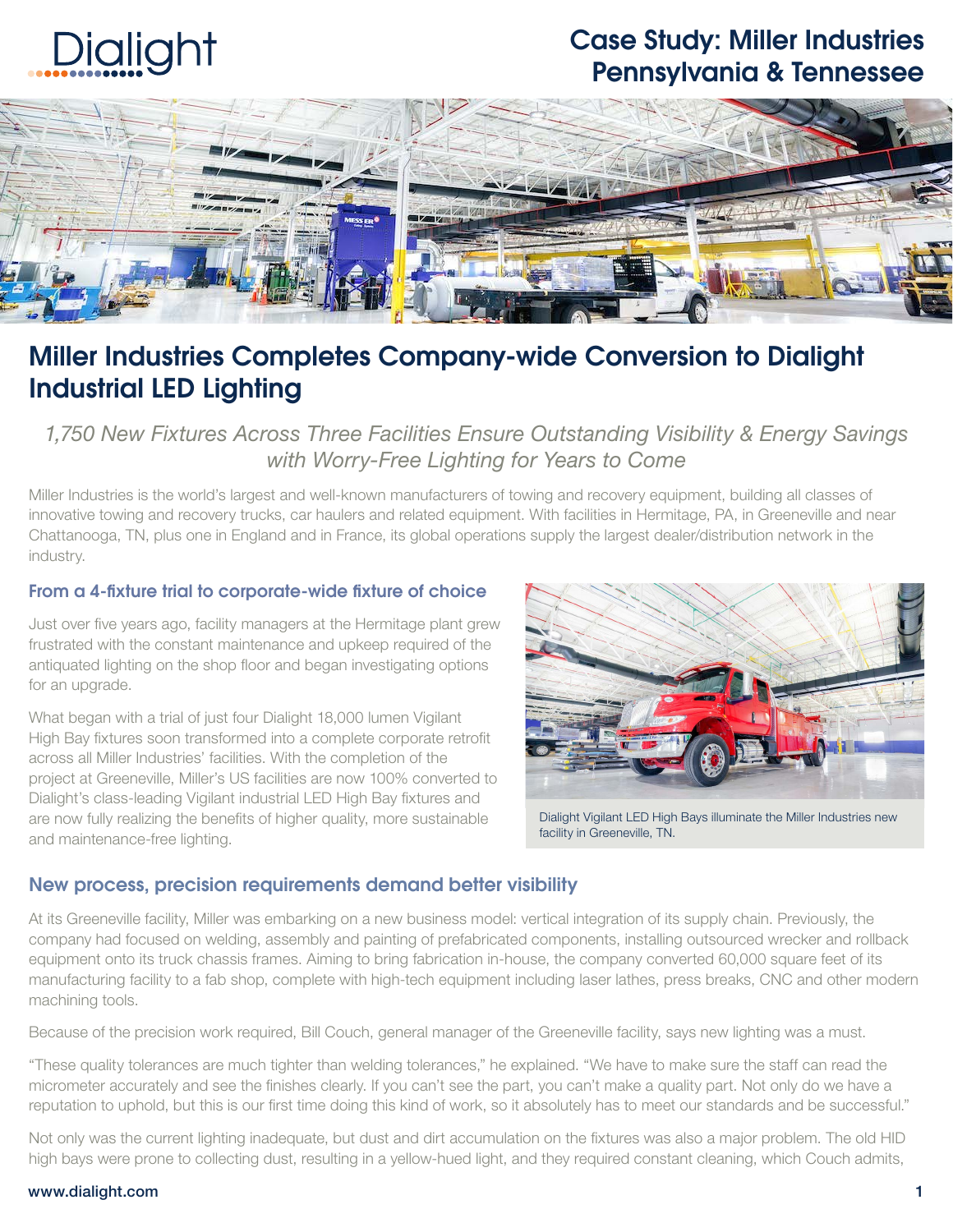# Dialight

"we weren't diligent about," because of the hassle and difficulty involved.

The lights were hard to access and cleaning required blowing the dust off with an air compressor, which of course caused it to rain down on everything below.

"It created a horrendous amount of dust all over the floor, toolboxes and equipment, so then we'd have to clean that up, too. We certainly don't want our new trucks covered in that," he said, explaining that the only time cleaning took place was during production shutdowns for inventory. "Which meant it didn't happen very often, so most of the time we just dealt with poor lighting."

In some cases, that meant as little as 10-11 foot-candles with the current fixtures, with even the 18,000 lumen fixtures in the warehouse only delivering about 63 foot-candles.

## Case Study: Miller Industries Pennsylvania & Tennessee



Dialight High Bays provide employees with a brighter, safer work environment.

#### Dialight: the clear choice

With quality control, facility aesthetics and worker safety on the line, the Greeneville facility embarked on its own lighting upgrade spurred by the success of the Dialight retrofit at Hermitage and Chattanooga.

"There really wasn't much of a question about whether to use the Dialight fixtures," Couch says. "The 10-year warranty is the number one reason, along with the ease of installation and their track record for quality and service. We probably quoted three or four different manufacturers; Dialight was competitive on price, and the warranty and ease of replacement sealed the deal."

In fact, installation at the Greeneville facility went extremely fast. Staff was able to do all the prep work on the ground, cutting and threading the conduit, installing the twist lock and trimming the fixture cord. Once prepped, the conduit was installed and the new High Bay fixtures were hung directly on the conduit, with minimal time spent working at high elevation.

Couch estimates that each fixture took only about 15 minutes each and one electrician was able to swap out a 50x50-foot bay in about 40 minutes.



## Undeniable energy and time savings

With the project now complete, the company has realized an average of 15% energy savings per year after installing LED lighting. In addition, Couch estimates his maintenance team now has 60 more hours per year to devote to production-related work—time that was previously spent cleaning off fixtures and bulb and transformer replacement.

In addition, Couch says the improvement in visibility at the Greeneville facility has been an outstanding benefit for employees.

"We gauge their response by their lack of response…when complaints go away, you're doing something right, and we've not heard a single complaint in the finished areas about not being able to see," he said. "Although, we do have a few small areas that still need to be installed, and we've heard lots of complaints from folks there since they see such a difference, but of course, we're working on that."